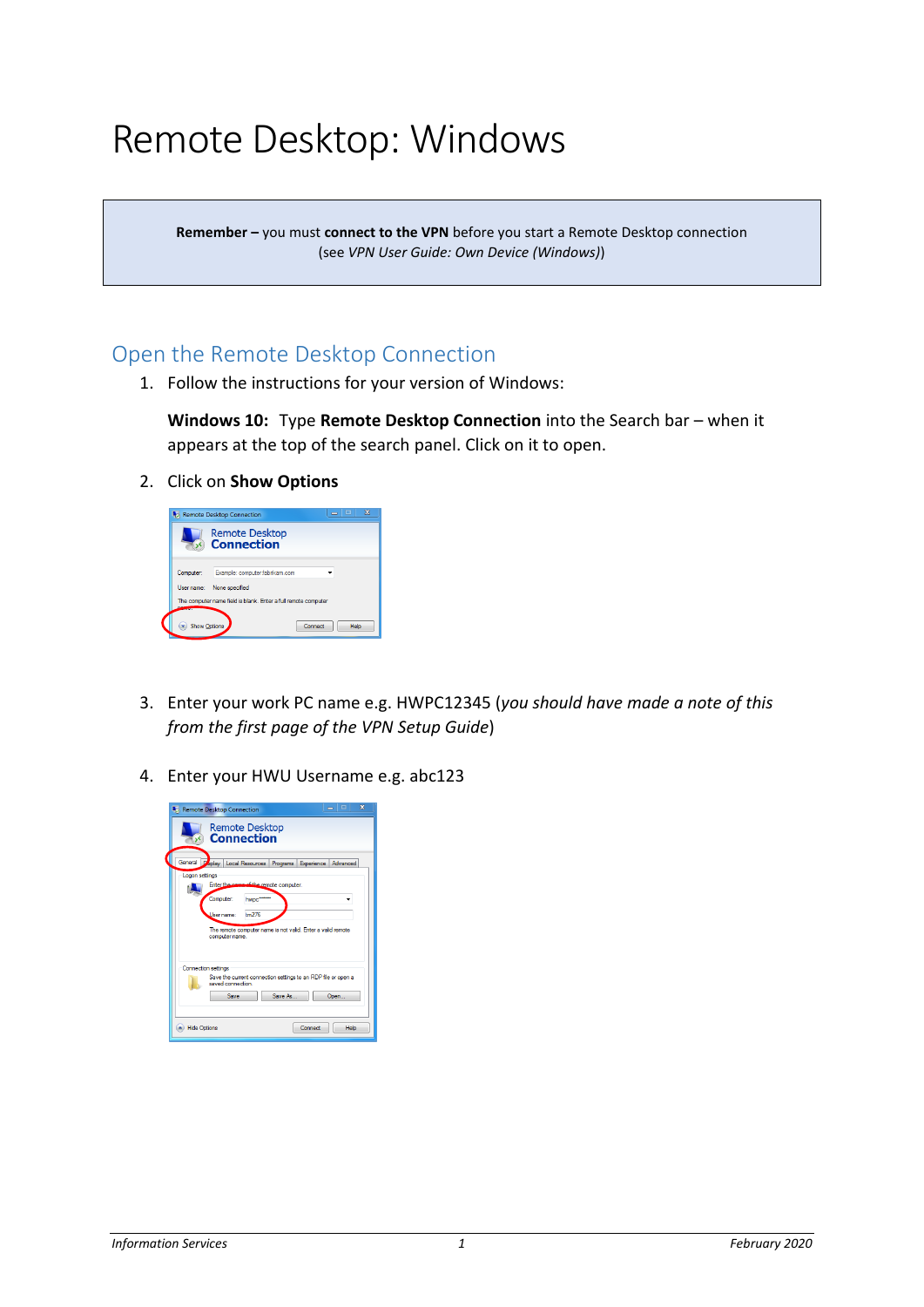#### Save connection as a Desktop shortcut

5. Click **Save As**



- 6. Select **Desktop** in the Navigation pane on the left
- 7. Type **HW work** in the file name field
- 8. Click **Save**



- 9. **Close** any dialog boxes that are open
- A **HW work** icon will appear on your desktop